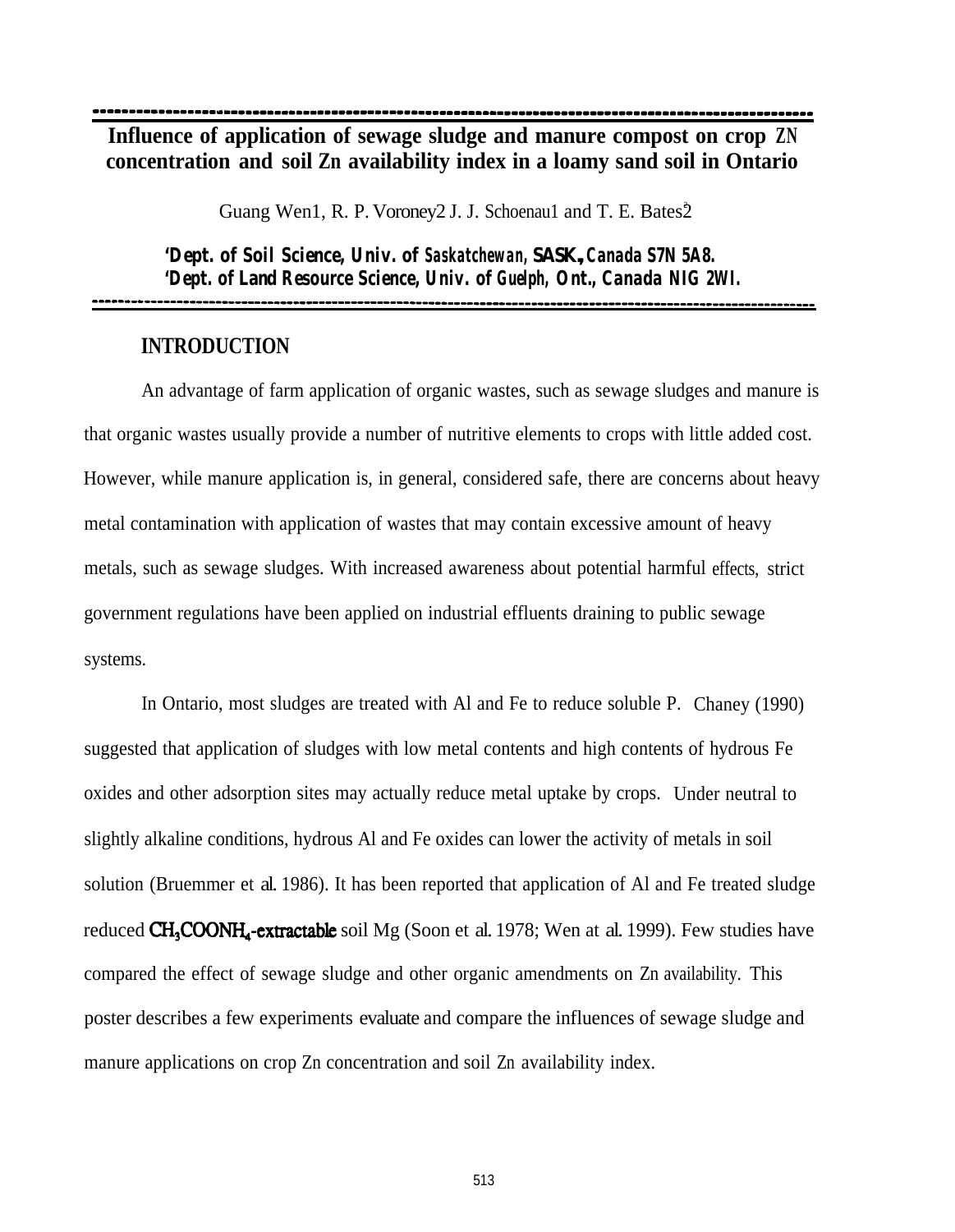## **MATERIALS AND METHODS**

**Site: The** experiment was conducted at Univ. Of Guelph Research Station (Cambridge,

Ont.) on a Lisbon **loamy** sand with measured OC= 9 g  $kg^{-1}$ , total N= 0.7 g kg", NaHCO<sub>3</sub>-

# extractable P= 79 mg  $kg<sup>-1</sup>$ , CH<sub>3</sub>COONH<sub>4</sub>-extractable K=136 mg kg<sup>\*</sup> and pH=6.6.

The soil Zn availability index=27. Soil Zinc was extracted by DTPA (Lindsay and Norvell 1978) and soil Zn availability index was calculated using following equation:

Zn Index =  $203 + 4.5$  . Zn (mg kg<sup>-1</sup>) - 50.7 . pH + 3.33 . pH<sup>2</sup> (OMA 1990 a).

### **Organic Amendments**

DSS: Anaerobically digested dewatered sewage sludge.

DISS: Anaerobically digested, dewatered, irradiated sewage sludge.

DICSS: Anaerobically digested, dewatered, irradiated and composted sewage sludge.

CLM: Composted livestock manure.

**Experimental design: The** four organic wastes were spread and incorporated into soil **(0- 15** cm) at four rates (10, 20, 30 and 40 Mg ha-' dry weight) and each treatment replicated four times. Plot size:  $4 \cdot 4$  m.

All treatments received adequate amounts of N and K fertilizer based on fertilizer recommendations (OMAF 1990 b). Treatments receiving less than the recommended amount of N and K from amendments, received fertilizer N or K as supplement. The Control Treatment (CT) received no amendments but fertilizer N and K.

In 1990, one half (2.4m) of each plot was planted to lettuce (cv. Grand Rapids), which was followed by snap bean (cv. Tender Green). The other half was planted to petunias (cv. Superior Red). In 1991, only one crop (lettuce) was grown, and two consecutive cuts were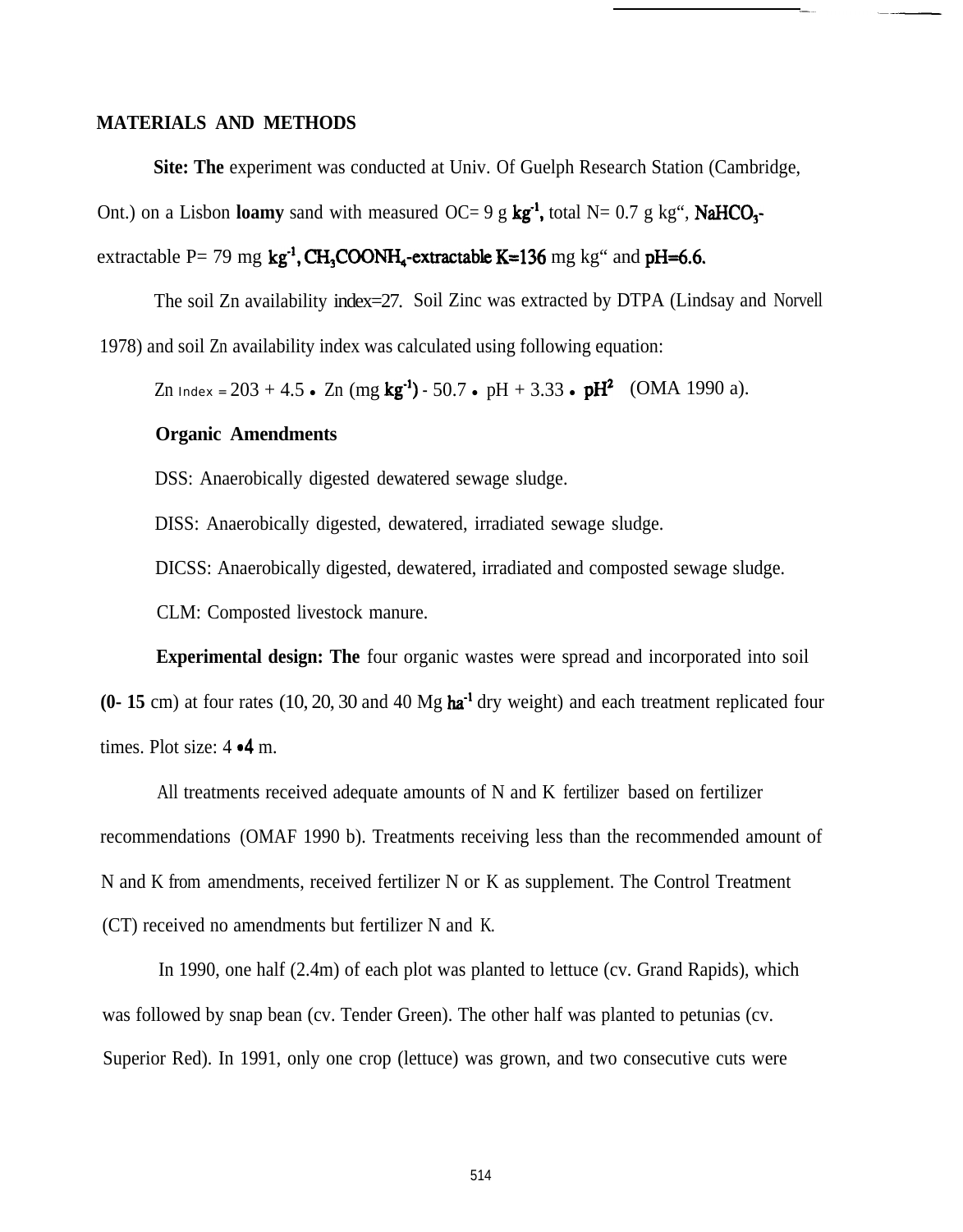harvested. The DTPA-extractable soil Zn was measured in the samples collected after the second cut of lettuce.

# **RESULTS AND DISCUSSION**

**In** 1990, the four organic amendments supplied approximately same amounts of total Zn within a same rate (Fig. 1). In 1991, sludge and sludge compost added more Zn than did manure compost. Crop yields with all treatments were approximately equal due to similarity in the supply of available N (a few treatments were excluded).

In 1990 in all three crops, the crop Zn concentration significantly increased with DSS and DISS applications at 20 Mg ha<sup>-1</sup> rate (Table 1). Application of DICSS and CLM did not change Zn concentration in comparison with that of Control. The Zn concentrations in bean pod were only about half of those in lettuce. Bean pod is not as sensitive in accumulation of metals as lettuce (Korentajer 1991).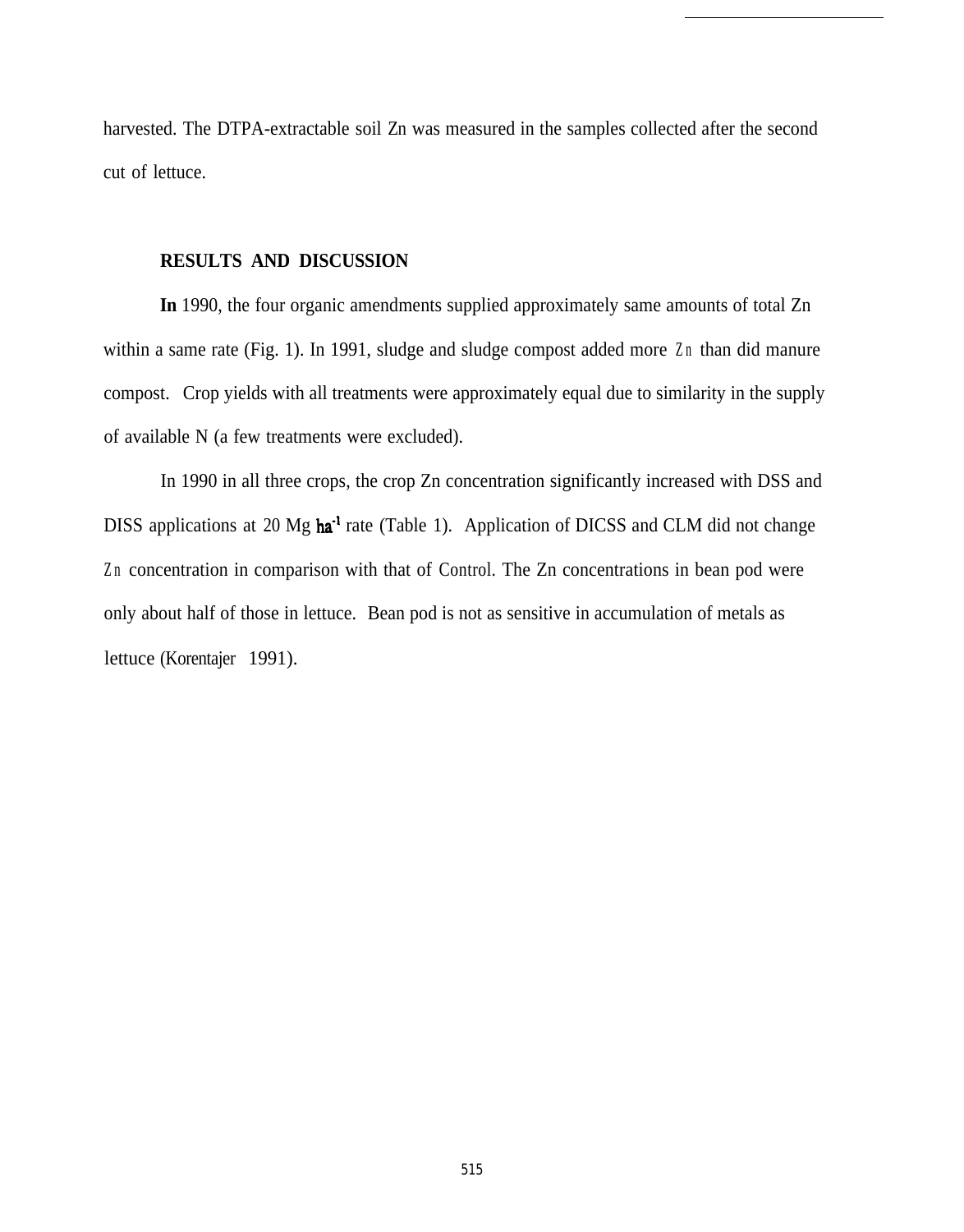| Organic                |                                       | Application rate (Mg ha <sup>-1</sup> ) |                                         |           |                     |  |
|------------------------|---------------------------------------|-----------------------------------------|-----------------------------------------|-----------|---------------------|--|
| Source                 | $\overline{0}$                        | 10                                      | 20                                      | 30        | 40                  |  |
|                        |                                       |                                         | Lettuce leaves $(mg \text{ kg}^{-1})$   |           |                     |  |
| <b>CT</b>              | 50.3 <sub>b</sub>                     |                                         |                                         |           |                     |  |
| <b>DSS</b>             |                                       | 56.3 ab                                 | 68.3 a                                  | ŧ         | ŧ                   |  |
| <b>DISS</b>            |                                       | 59.3 ab                                 | 67.0 a                                  | ŧ         | $\ddagger$          |  |
| <b>DICSS</b>           |                                       | 53.5 <sub>b</sub>                       | 50.8 <sub>b</sub>                       | 52.8 b    | 54. 5 ab            |  |
| <b>CLM</b>             |                                       | ŧ                                       | 53.0 <sub>b</sub>                       | 54.3 ab   | 52.3 <sub>b</sub>   |  |
|                        |                                       | $CV%=13.1; L.S.D+=11.4$                 |                                         |           |                     |  |
|                        |                                       | Bean pod $(mg kg-1)$                    |                                         |           |                     |  |
| $\mathop{\mathrm{CT}}$ | 23.3 de                               |                                         |                                         |           |                     |  |
| <b>DSS</b>             |                                       |                                         | 25.5 bcde 25.9 abcde 26.1 abcd 26.7 abc |           |                     |  |
| <b>DISS</b>            |                                       | $27.1$ ab                               | $27.2$ ab                               | 28.5a     | 26.5 abc            |  |
| <b>DICSS</b>           |                                       |                                         | 24.7 bede 24.5 bede                     | 23.2e     | <b>25.3 bcde</b>    |  |
| <b>CLM</b>             |                                       | 24.2 cde                                | <b>24.8bcde</b>                         |           | 25.4bcde 25.7 abcde |  |
|                        |                                       | $CV\% = 8.0; L.S.D+=2.91$               |                                         |           |                     |  |
|                        |                                       | Petunias $(mg kg-1)$                    |                                         |           |                     |  |
| CT                     | 27.3 cdef                             |                                         |                                         |           |                     |  |
| <b>DSS</b>             |                                       | $26.8$ cdef                             | 3 1.7 abc                               | 36.4 a    | 33.6 abc            |  |
| <b>DISS</b>            |                                       | 28.1 cde                                | $30.5$ abcd                             | 30.2 abcd | 35.1 ab             |  |
| <b>DICSS</b>           |                                       | 27.8 cdef                               | 20.8f                                   | 22.6 ef   | 23.6 def            |  |
| CLM                    |                                       | 23.0 ef                                 | 29.0 <b>bcde</b>                        | 24.0 def  | 24.2 def            |  |
|                        | $CV\% = 17.7$ ; L.S.D $\dagger = 7.0$ |                                         |                                         |           |                     |  |

**Table 1. Zinc concentration in crops grown in 1990.**

**tL.S.D.(0.05)** is for determining the difference among the treatments. Means followed by different letters are significantly different.

**‡the** treatment was excluded due to variable crop yield.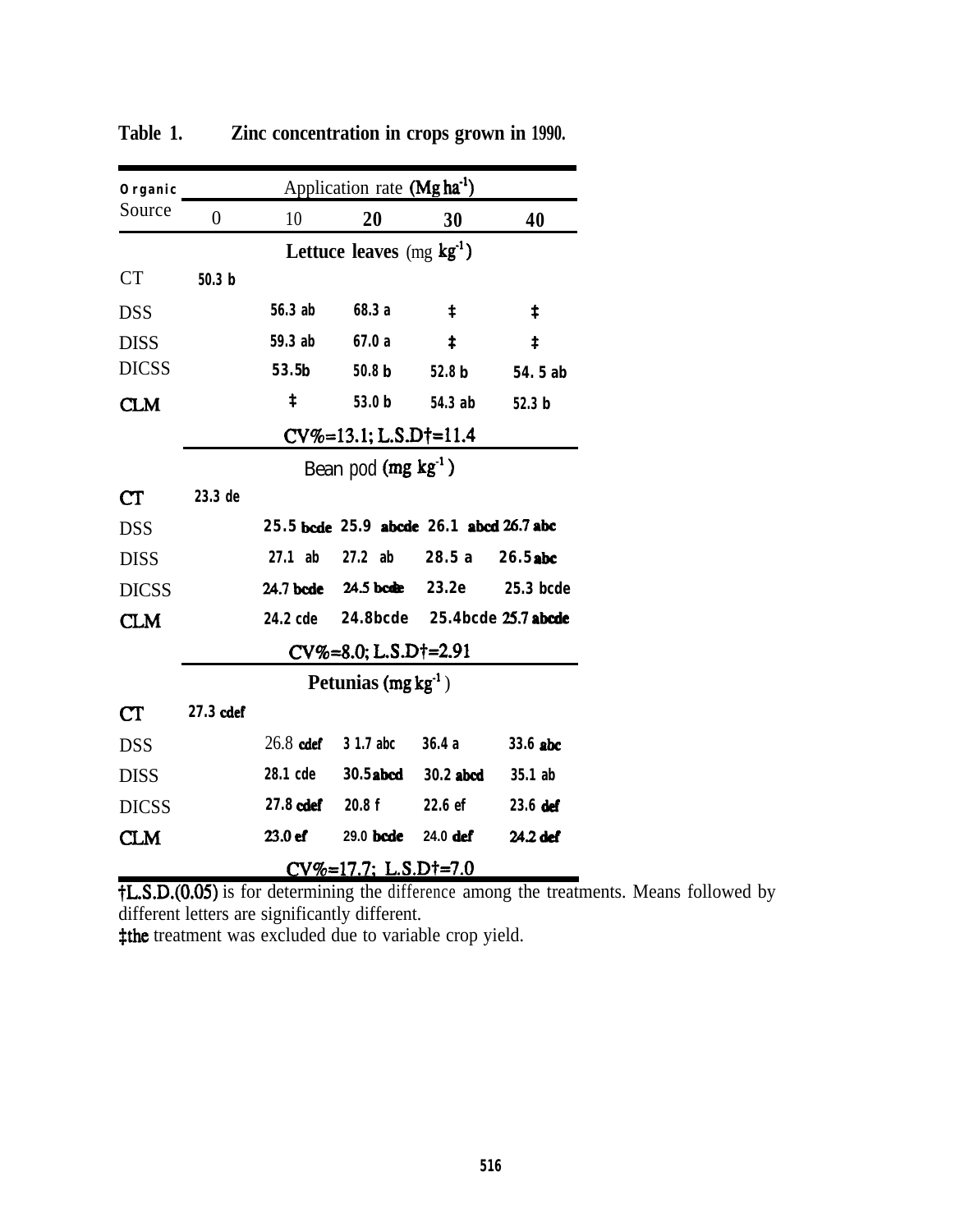In the 1991 lettuce crops, the DSS and DISS application, particularly with DSS, also resulted in significant increase in lettuce Zn concentration at the high rates, (Table 2).

| Organic                | Application rate $(Mg \text{ ha}^{-1})$           |                                 |                               |                               |            |  |  |
|------------------------|---------------------------------------------------|---------------------------------|-------------------------------|-------------------------------|------------|--|--|
| Source                 | $\bf{0}$                                          | 10                              | 20                            | 30                            | 40         |  |  |
|                        |                                                   |                                 | First cut lettuce $(mg kg-1)$ |                               |            |  |  |
| $\mathbf{C}\mathbf{T}$ | $41.0$ ef                                         |                                 |                               |                               |            |  |  |
| <b>DSS</b>             |                                                   | 52.0 abcdef 60.3 ab 61.5 a      |                               |                               | 58.3 abc   |  |  |
| <b>DISS</b>            | 49.0 $abcdef = 51.0abcdef = 54.8abcde = 57.0abcd$ |                                 |                               |                               |            |  |  |
| <b>DICSS</b>           |                                                   | 43.8 cdef 42.0 def 45bcde       |                               |                               | ŧ          |  |  |
| CLM                    |                                                   | 37.8<br>$\mathbf{f}$            |                               | 40.0 ef 375 f 42.5 def        |            |  |  |
|                        | $CV\% = 22.1; L.S.D+=15.1$                        |                                 |                               |                               |            |  |  |
|                        | Second cut lettuce $(mg \textbf{kg}^1)$           |                                 |                               |                               |            |  |  |
| CT                     | 51.8 cdef                                         |                                 |                               |                               |            |  |  |
| <b>DSS</b>             |                                                   | <b>54.5</b> abcde 72.8 a 74.8 a |                               |                               | 68.8 ab    |  |  |
| <b>DISS</b>            |                                                   |                                 |                               | 52.0 bcdef 65.0 abcd 67.5 abc | 68.0 abc   |  |  |
| <b>DICSS</b>           |                                                   | 50.5                            | def 43.5f 46.8                | ef                            | $\ddagger$ |  |  |
| <b>CLM</b>             |                                                   | 45.5 f 47.3 ef 45.5 f           |                               |                               | 48.0 ef    |  |  |
|                        | $CVQ_{0} = 187 \cdot 1.5$ D+=16 8                 |                                 |                               |                               |            |  |  |

| Table 2. | Zinc concentration in crops grown in 1991 and soil Zn index after two-years |
|----------|-----------------------------------------------------------------------------|
|          | waste application.                                                          |

 $\ddagger$ L.S.D. $(0.05)$  is for determining the difference among the treatments. Means followed by different letters are significantly different. **‡the** treatment was excluded due to lack of waste material.

Plant Zn concentrations in the first cut and second cut of lettuce in 1991 were significantly correlated with soil Zn indices (Fig. **2 a and b). Correlation between crop Zn uptake and the soil** Zn index **have** been reported (Haq and Miller 1972). In our studies, the measured soil Zn availability index appeared to reflect the bioavailability of Zn as revealed in tissue contents..

No significant correlation relationship was found between crop Zn concentration and the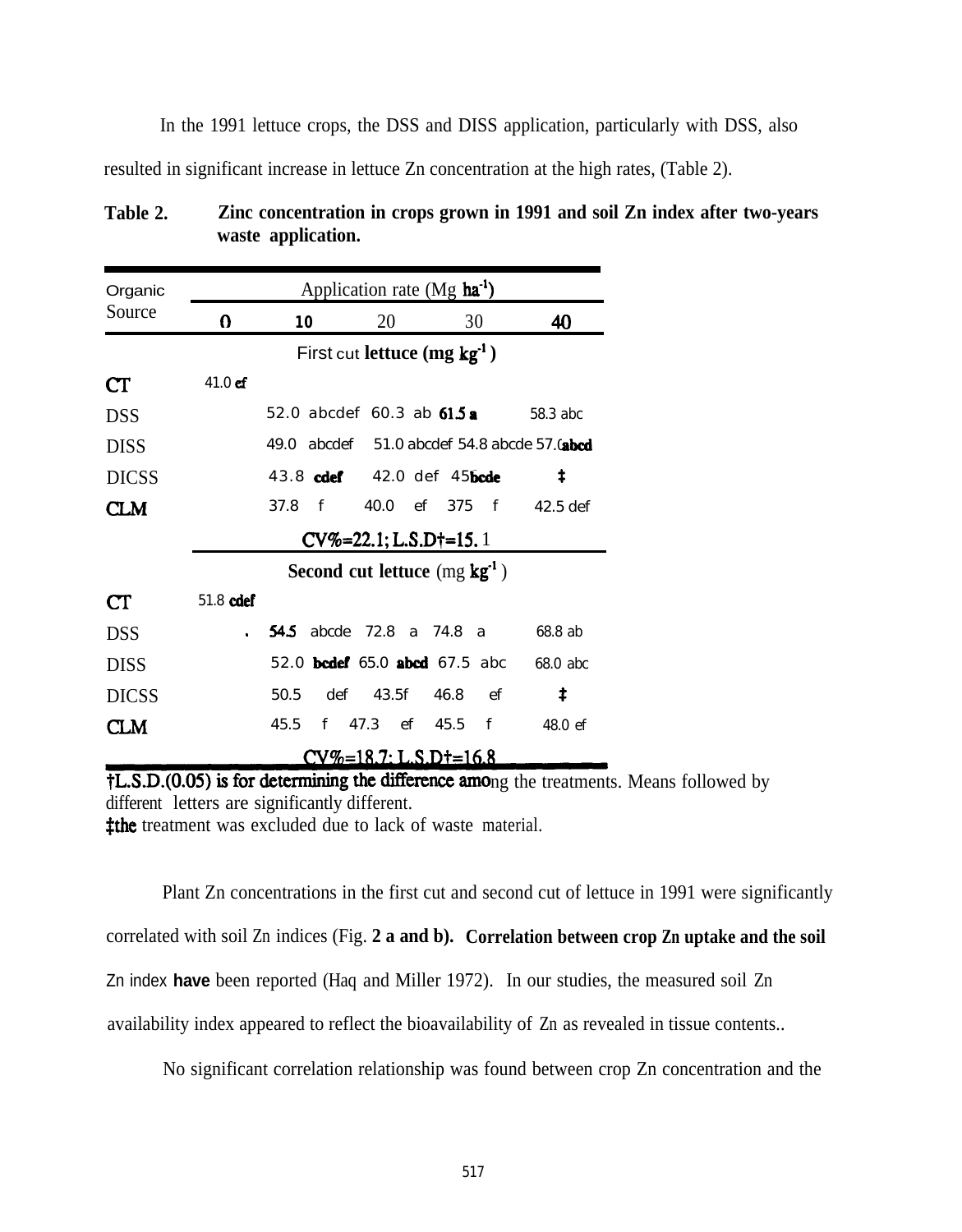amount of Zn applied with organic amendments. As soil contained sufficient available Zn prior to the start of the experiment (OMAF 1990 b), it is possible that the crop Zn accumulation potential was reached with high rate of DSS and DISS applications. Chaney (1990) observed that after Zn concentrations in lettuce increased to a plateau with sludge application, further increases in application rate did not increase crop Zn concentration.

The application of compost-DICSS or CLM did not increase crop Zn concentration vs the Control. For many metals in land applicable organic materials, the organic species is the dominant form and the release of Zn during decomposition has significant influence on soil Zn availability (Sterritt and Lester, 1984; Martens and Lindsay, 1990). The metal absorption capacity to organic matter is greatly influenced by the quality of organic matter (Corey et al. 1987). Witter (1988) and Deiana et al. (1990) showed that the humic acids extracted from sewage sludge contained a higher percentage of aliphatic carbon which are of lower molecular weight, and easier to be decomposed, while the humic acids extracted from composts are similar to those in soils with multiple bonding sites that complex and chelate Zn strongly.

There have been few studies comparing crop composition from application of organic amendments with different stages of stabilization. However, Kirkham (1978) reported that plants grown in soils receiving raw sludge had higher concentrations of K, Ca, and Mg than those grown with digested sludge. The opposite results were found for Fe, Zn, Cu, Ni Cr and Cd. Digestion is often used to reduce soluble organic mater in sewage sludge.

The soil pH was increased significantly with CLM application (the mean values measured after two years application were 6.25,6.47,6.75 and 6.83 for CT, DSS, DISS, DICSS and CLM, respectively) (Wen et al 1995), which may be another reason for the low Zn availability observed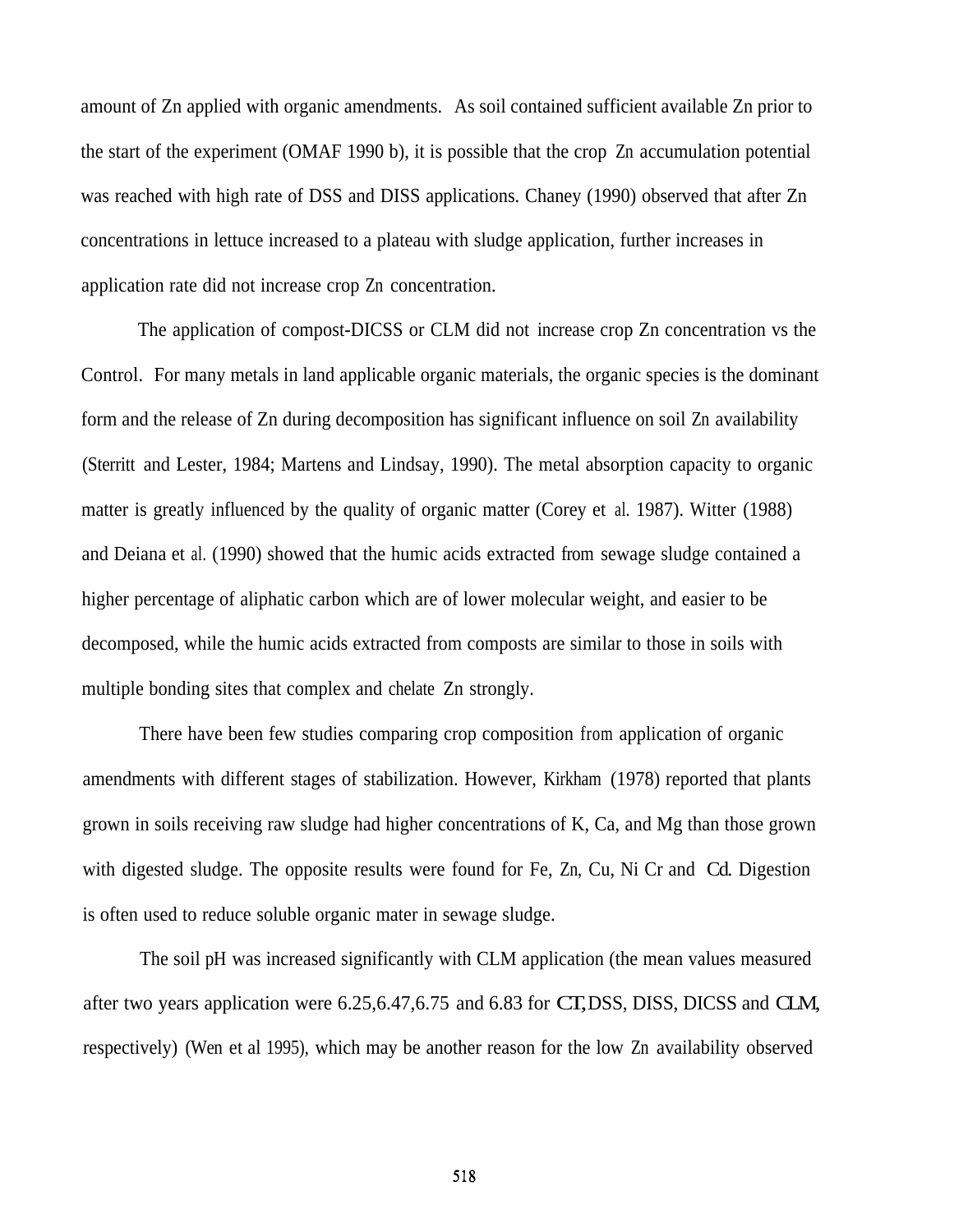with DICSS and **CLM** applications. Increased soil pH has resulted in markedly lower concentrations of Zn in grass with sludge application (Rates et al. 1975).

Although application of DSS only resulted in higher soil Zn indices than DISS at rates of 30 and 40  $\text{Mg}$  ha<sup>-1</sup>, the crop Zn concentration with DSS consistently appeared higher than with DISS in almost all crops. The changes in the chemical behavior of metals in sludge due to irradiation would not be expected, however, irradiation may affect organo-metal complexes in sludges (Kirkham 1980). Irradiation can cause the degradation of organic matter through radical reactions, and the low molecular weight compounds formed during irradiation may act as soluble metal carriers. Campanella et al. (1989) reported that *UV* itradiation of sludges increased the mobility of Pb, Cu, and Zn.. Rosopulo et al. (1975) reported higher K uptake in plants with irradiated than non-irradiated sludge. Opposite results that irradiation did not affect the plant availability of metals were also reported (Kirkham, 1980; Rosopulo et al., 1975; Suess et al., 1975; NMSU Agriculture Experiment Station, 1982). As Wen, et al. (1997) found that irradiation may inhibit organic matter decomposition in sludge, it is possible that decomposition has been rapid in DSS resulting releasing more plant available Zn that did DISS.

#### CONCLUSIONS

Application of sewage sludges consistently increased crop Zn concentrations while application of sludge compost and manure compost did not. Although the amount of available Zn in sludges can not be adequately estimated by measuring total Zn content, the influence of organic amendments on soil Zn fertility was reflected in both soil Zn availability index measurement and plant Zn tissue concentration Irradiation treatment for sewage sludge appeares to reduce the

519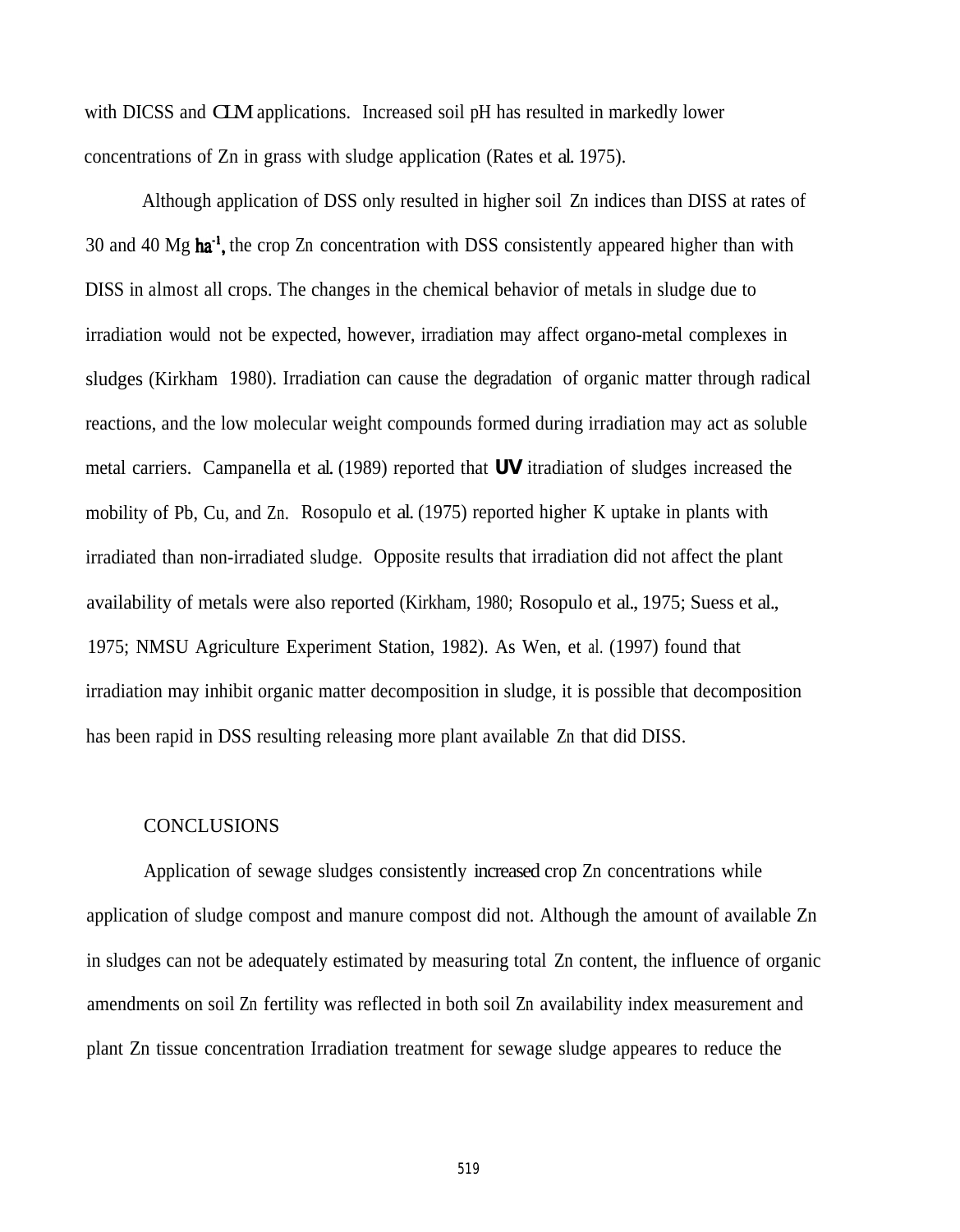availability of Zn.

### ACKNOWLEDGMENTS

The study was funded partially by Nordion International Inc. 447 March Rd., P.O. Box

13500, Kanata, Ont. K2K 1X8. The authors wish to thank Drs. Beauchamp, E.G. (Dept. of Land

Resource Science Univ. of Guelph, NlG 2Wl). Clark, E.A. (Dept. of Crop Science, Univ. of

Guelph), and Webber, M.D. (Wasterwater Technology Centre, Environmental Protection Service,

Environment Canada, Burlington, Ont. L7R 4A6) for valuable discussions and comments, and

cooperation from Ms. Swinwood, J. (Liaison officer, Nordion International Inc.).

#### **REFERENCES**

Bates, T.E., A. Haq, Y.K. Soon, and J.R Moyer 1975 Uptake of metals from sewage sludge amended soils. International Conference on Heavy Metals in the Environment. Toronto, Ont. Canada. Oct. 27-31:403-416

Bruemmer, G.W., J. Gerth, and U. Herms 1986 Heavy metal species, mobility and availability in soils. Z.Pfanzenernaehr. Bodenk. 149:382-398

Campanella, L., T. Ferri, B.M. Petronio, and A. Piccolo 1989 Effect of speciation in sludges on the adsorption of leached metals from soil. Sci. Total Environ. 79:223-231

Chaney, RL. 1990 Twenty years of land application research BioCycle 31:954-59

Corey, R.B., L.D. King, C. Lue-Hing, D.S. Fanning, J.J. Street, and J.M. Walker 1987 Effects of sludge properties on accumulation of trace elements by crops. p.25-51 *In* Land Application of Sludge D Food Chain Implications. Lewis Publishers Inc., Chelsea, MI

Deiana, E., C. Gessa, B. Manunza, R. Rausa, and R Seeber 1990 Analytical and spectroscopic characterization of humic acid extracted from sewage sludge, manure, and worm compost. Soil Sci. 150:419-424

Haq, A.U., and M.H. Miller 1972 Prediction of available soil Zn, Cu, and Mn using chemical extractants. Agron. J. 64:779-782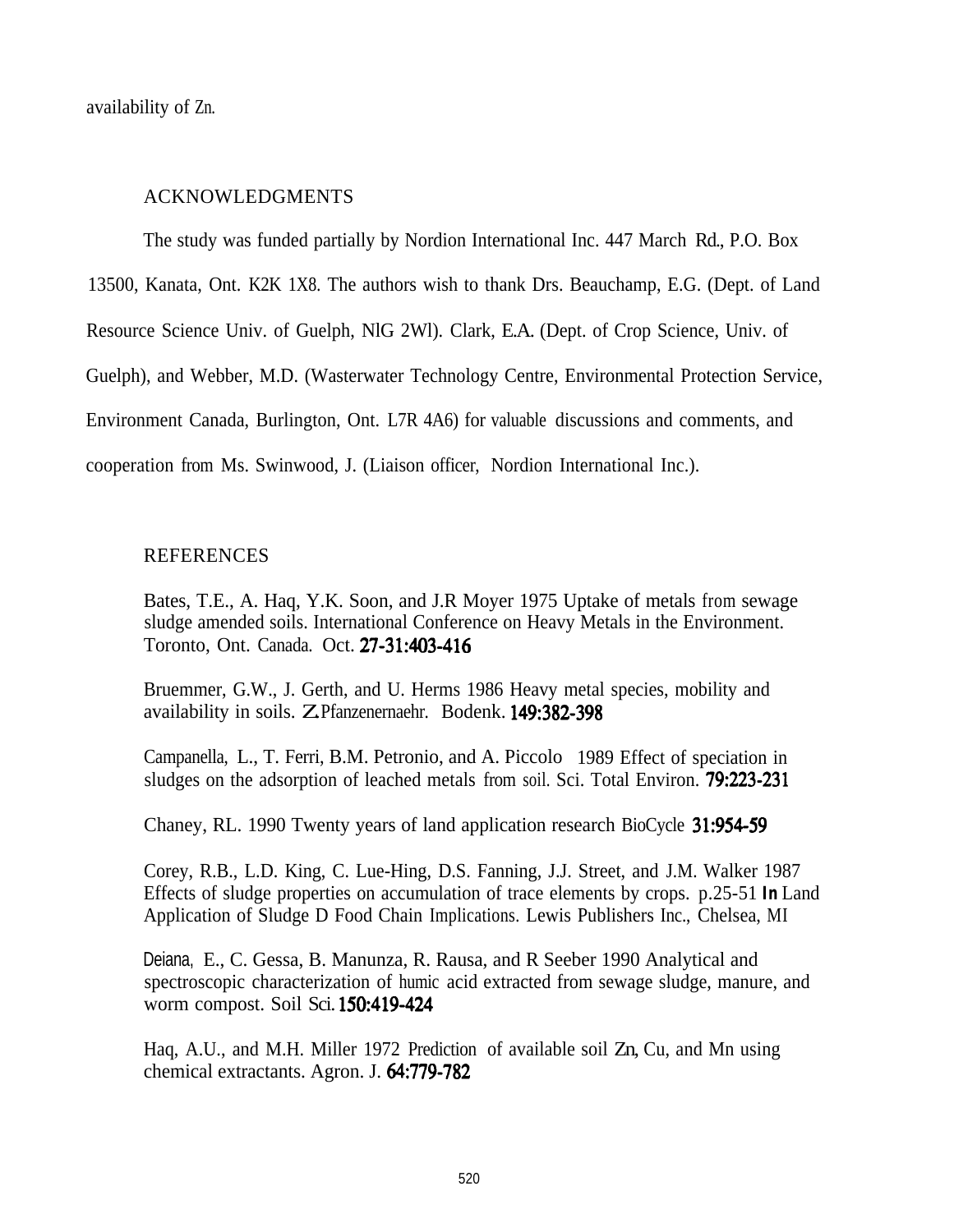Kirkham, M.B. 1980 Availability of metals in irradiated sewage sludge. J. Agric. Food Chem. 28:663-665

Kirkham, M.B 1978 Agriculture value of irradiated municipal wastewater treatment plant sludges. Progress reports prepared for the National Science Foundation for the periods April 15 to October 15,1977; October 15.1977 to April 15,1978; April 15 to October 15,1978; Grant No. NSF ENV77-04092, Oklahoma State Univ. Stillwater, OK 1977- 1978

Korentajer 1991 A review of the agricultural use of sewage sludge: benefits and potential hazards. Water SA. 17:189-196

Lindsay, W.L. and W.A. Norvell 1978 Development of a DTPA soil test for zinc, iron, manganese and copper. Soil Sci. Soc. Am. J. 42:421-428

Martens, DC., and W.L. Lindsay 1990 Testing soils for copper, iron, manganese, and zinc. **p.229-264.** In R.L. Westerman (ed.)  $3<sup>nd</sup>$  edition. Soil testing and plant analysis. Soil Sci. Soc. Am., Inc., Madison, Wis

NMSU Agricultural Experiment Station 1982 Potential fertilizer value of gamma irradiated sewage sludge on calcareous soils. New Mexico State Univ. Agric. Exp. Sta. Bull 692

Ontario Ministry of Agriculture and Food. 1990 a. To those involved in fertilizer recommendations using the Ontario Ministry of Agriculture & Food Soil Testing Service. Canada. Tel. (519) 767-3581

Ontario Ministry of Agriculture and Food 1990 b 1991-1992 Field crop recommendations. Publication 296. p.6. Canada

Rosopulo, A., I. Fieldler, H. Staerk, and A. Suess 1975 Experience with a pilot plant for the irradiation of sewage sludge: analytical studies on sewage sludge and plant material International Atomic Energy Agency Symposium. Munich, Fed. Rep. Ger.

Soon Y.K., T.E. Bates and L.R Moyer 1978 Land application of chemically treated sewage sludge: II. Effects on plant and soil phosphorus, potassium, calcium, and magnesium and soil pH. J Environ Qual7: 269-273

Sterritt, R.M., and J.M. Lester 1984 Significance and behaviour of heavy metals in wastewater treatment process. III. Speciation in wastewaters and related complex matrices. Sci. Total Environ. 34: 117-141

Suess, A., A. Rosopulo., II. Borchert., T. Beck., J. Bauchhenss, and G. Schurmann 1975 Experience with a pilot plant for the irradiation of sewage sludge: result on the effect of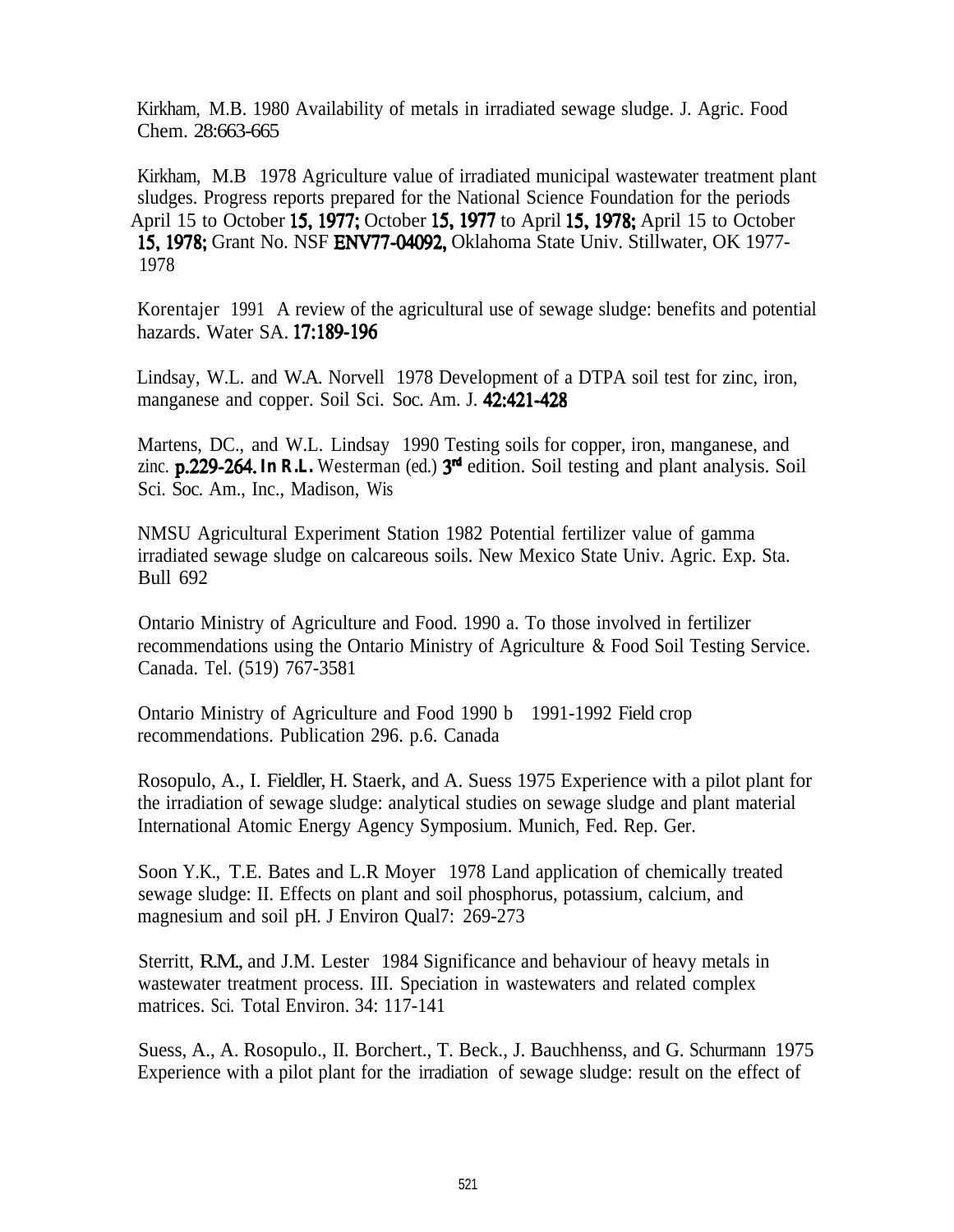differently treated sewage sludge on plants and soil. International Atomic Energy Agency Symposium. Munich, Fed. Rep. Ger.

Webber, M.D., Y.K. Soon, and T.E. Bates 1981 Lysimeter and field studies on land application of wastewater sludges. Water Sci. Technol. 13:905-917

Wen, G., RP. Voroney, J.P. Winter and T.E. Bates 1997 Effect of irradiation on sludge organic carbon and nitrogen mineralization. Soil Biol. Biochem. 29: 1363- 1370

Wen, G., T.E. Bates, RP. Voroney, J.P. Wmter and M.P. Schellenberg 1999 Influence of application of sewage sludge, sludge and manure compost on plant Ca and Mg concentration and soil extractability in field experiments. Nutrient Cycling in Agroecosystems (in press)

Witter, E. 1988 Nitrogen Losses during the composting of sewage sludge, and the effectiveness of clay soil, zeolite, and compost in adsorbing the volatilized ammonia. Biol. Waste 23:279-294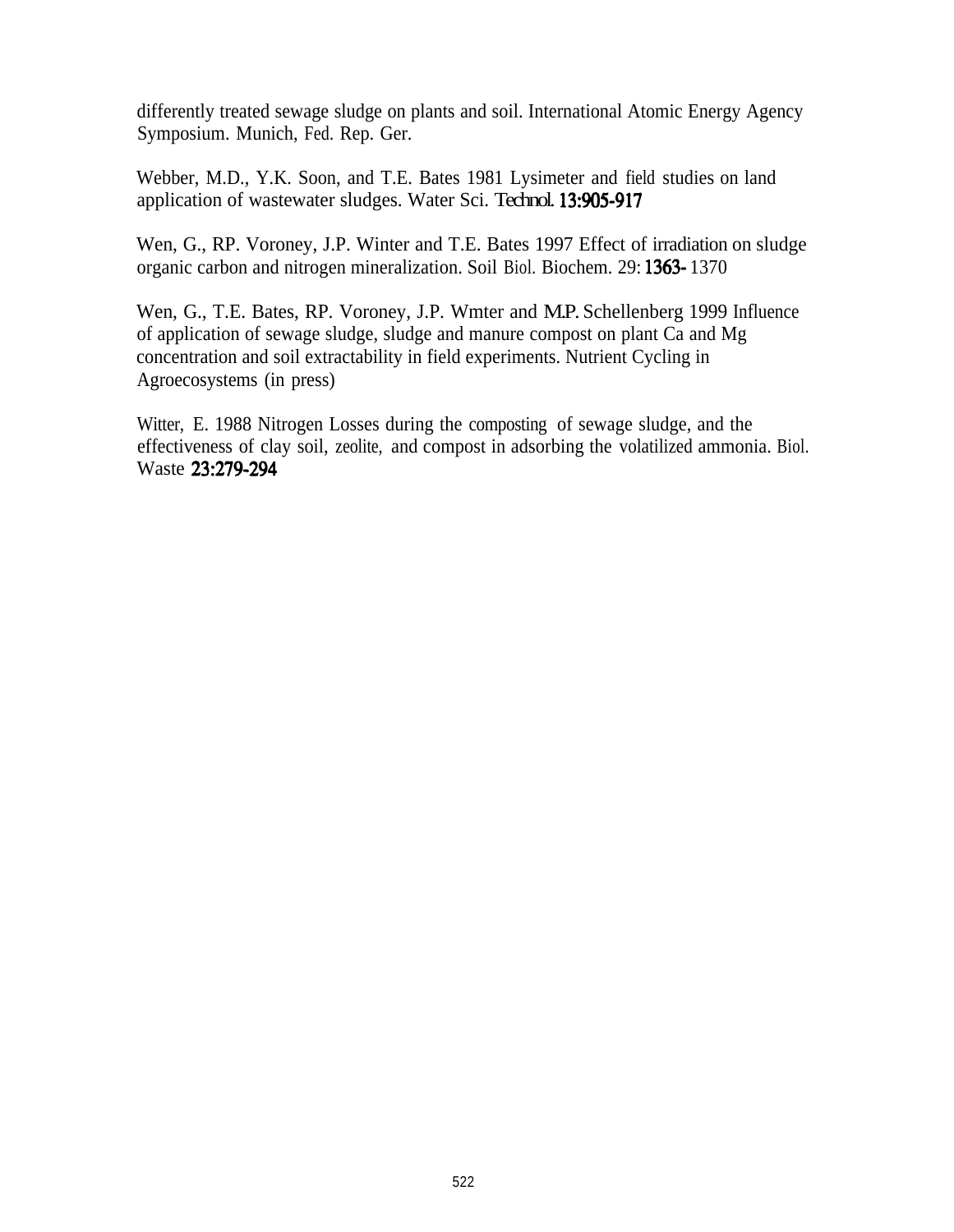

1. **Amount of Zn applied in two years with organic amendments.**